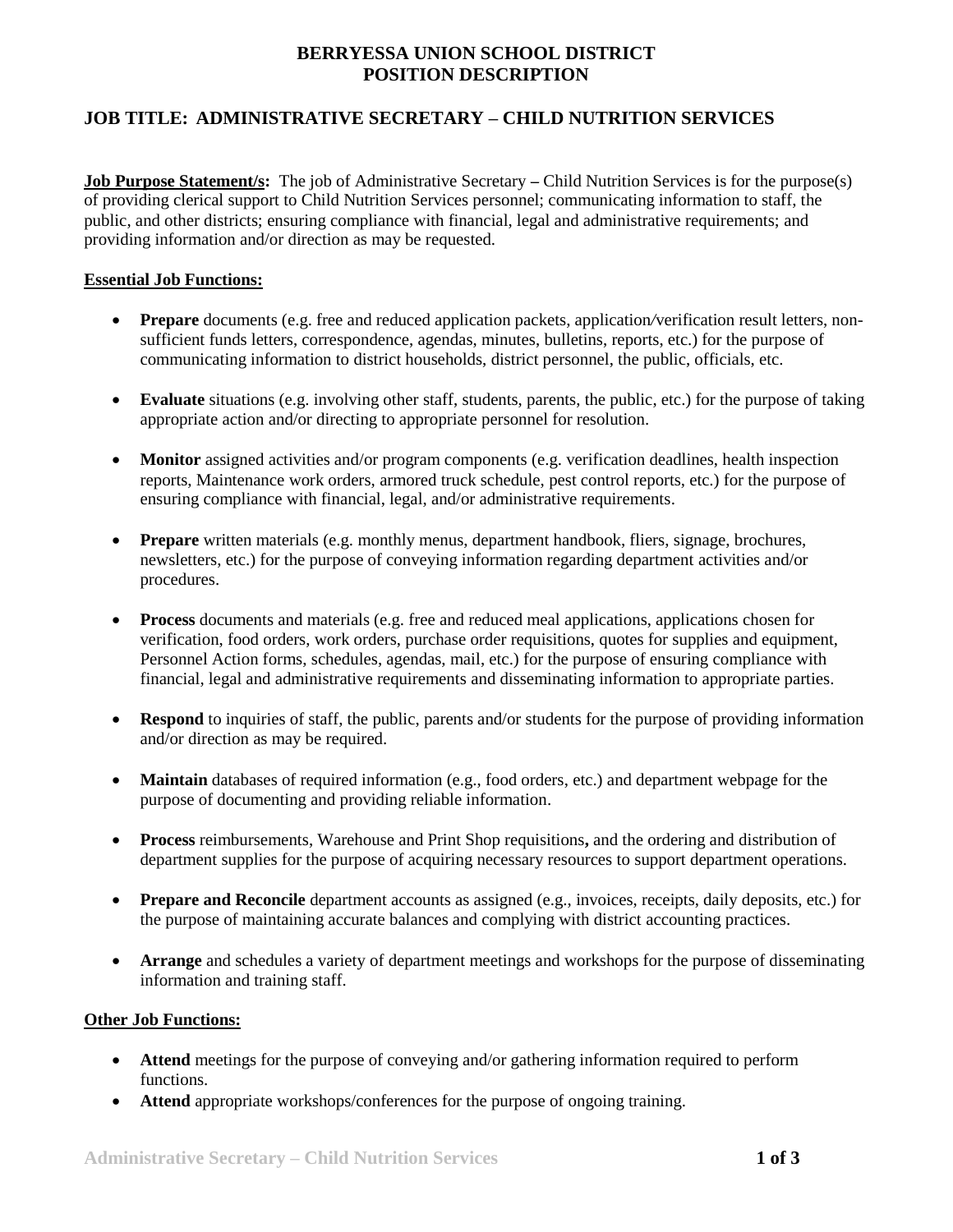# **BERRYESSA UNION SCHOOL DISTRICT POSITION DESCRIPTION**

### **JOB TITLE: ADMINISTRATIVE SECRETARY – CHILD NUTRITION SERVICES**

**• Perform** other job duties as assigned.

#### **Qualification Requirements:**

*To perform this job successfully, an individual must be able to perform each essential duty satisfactorily. The requirements listed below are representative of the knowledge, skill, and ability required. Reasonable accommodations may be made to enable individuals with disabilities to perform the essential functions.*

#### **Job Requirements – Qualifications**

### **Education and Experience Requirements:**

- High School diploma or equivalent.
- Prior job related experience with increasing responsibility.
- Skills to operate standard office equipment including use of basic computer applications.
- Use English in both written and verbal form, use correct spelling, grammar and punctuation.

### **Knowledge and Abilities:**

### **KNOWLEDGE OF:**

- Modern office practices, procedures and equipment.
- Operation of a computer and assigned software.
- Terminology, processes and operations of assigned office or program.
- Financial and statistical record-keeping techniques.
- Telephone techniques and etiquette.
- Research methods and report preparation techniques.
- Applicable laws, codes, rules and regulations related to assigned activities.
- Correct English usage, grammar, spelling, punctuation and vocabulary.
- Interpersonal skills using tact, patience and courtesy.
- Oral and written communication skills.
- Basic budgeting practices regarding monitoring and control.
- District organization, operations, policies and objectives.
- Methods of collecting and organizing data and information.
- Business letter and report writing techniques.
- Principles of training and providing work direction to others.
- Basic public relations techniques.

### **ABILITY TO:**

- Provide responsible secretarial and administrative assistance duties to relieve the administrator of administrative and clerical detail.
- Assure efficient and timely completion of office and program projects and activities.
- Operate a variety of office equipment including a computer and assigned software.
- Compose correspondence and written materials independently or from oral instructions.
- Establish and maintain a variety of filing systems.
- Understand and resolve issues, complaints or problems.
- Maintain confidentiality of sensitive and privileged information.
- Interpret, apply and explain laws, rules, regulations, policies and procedures.